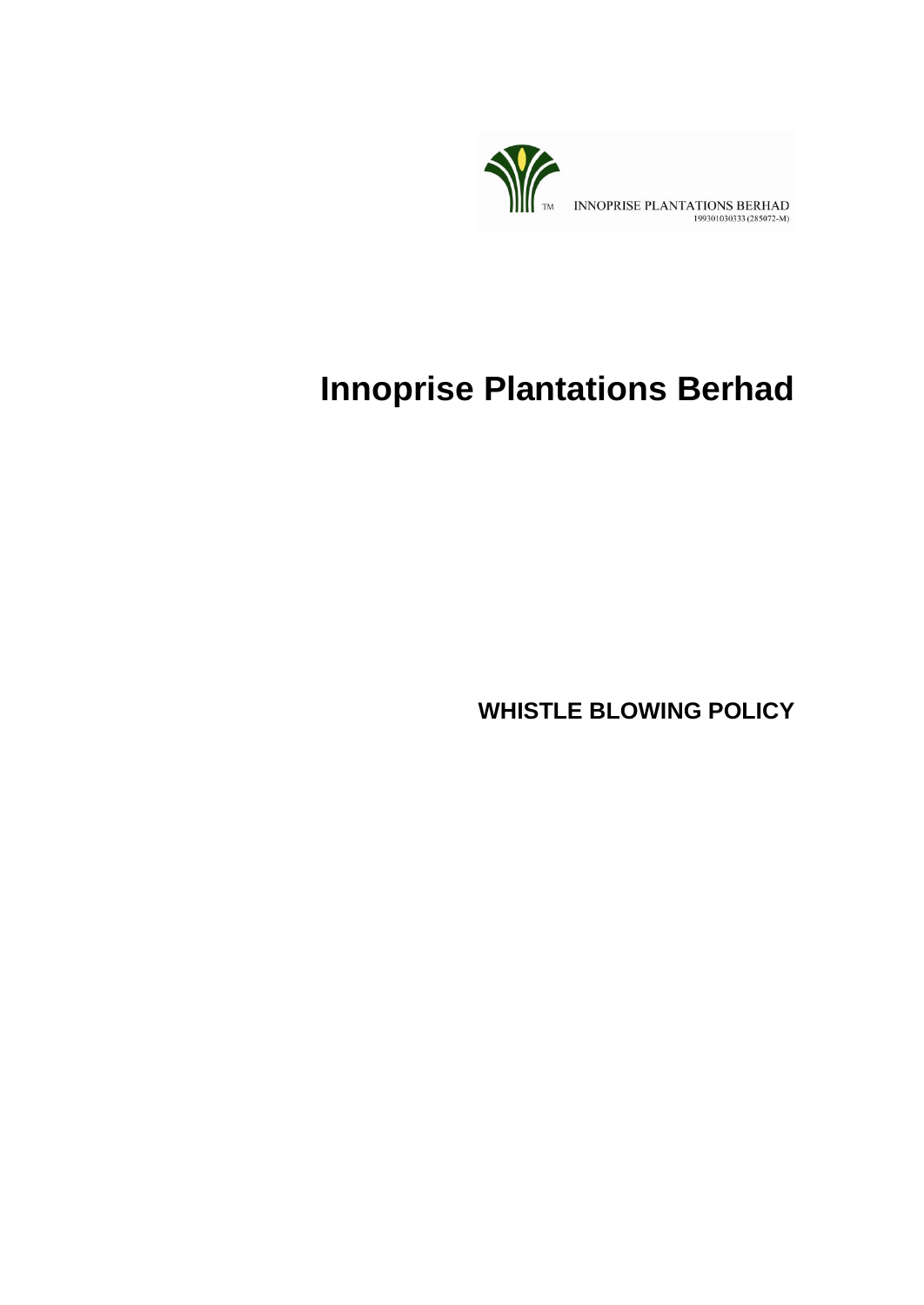

# **WHISTLE BLOWING POLICY**

#### **Introduction**

Innoprise Plantations Berhad Group (the Group) is committed in maintaining the highest standards of honesty, openness and accountability in the conduct of business.

#### **Scope**

The Whistle Blowing Policy applies to all directors, employees and external parties and is encouraged to disclose any wrongdoing that may adversely impact the Group.

# **Types of Improper Conduct**

The lists of Improper Conduct include, but are not limited to:

- 1) Fraud, corruption, bribery or other malpractice which could lead to a financial loss to the Group.
- 2) Criminal offences.
- 3) Failure of comply with legal obligations.
- 4) Breaches relating to the accuracy or integrity of the Group's financial statements.
- 5) Abuse of power and position.
- 6) Endangerment to the health and safety of any individual.
- 7) Non-compliance with the Group policy or breach of internal control.
- 8) Any other detrimental improper conduct which nature of the wrongdoing is subject to absolute discretion of the Committee.

This list is not exhaustive.

#### **Communication Channel**

Disclosure of information should be made by the whistleblower to one or more of the following person in writing, by telephone or e-mail and should be addressed to:

Lim Ted Hing (Chairman, Independent Non-Executive Director)

Innoprise Plantations Berhad 2<sup>nd</sup> Floor, Bangunan TSH TB9, KM7, Apas Road 91009 Tawau Sabah

Tel. No: 089-212133 Fax No: 089- 271628 E-mail: jthlimster@gmail.com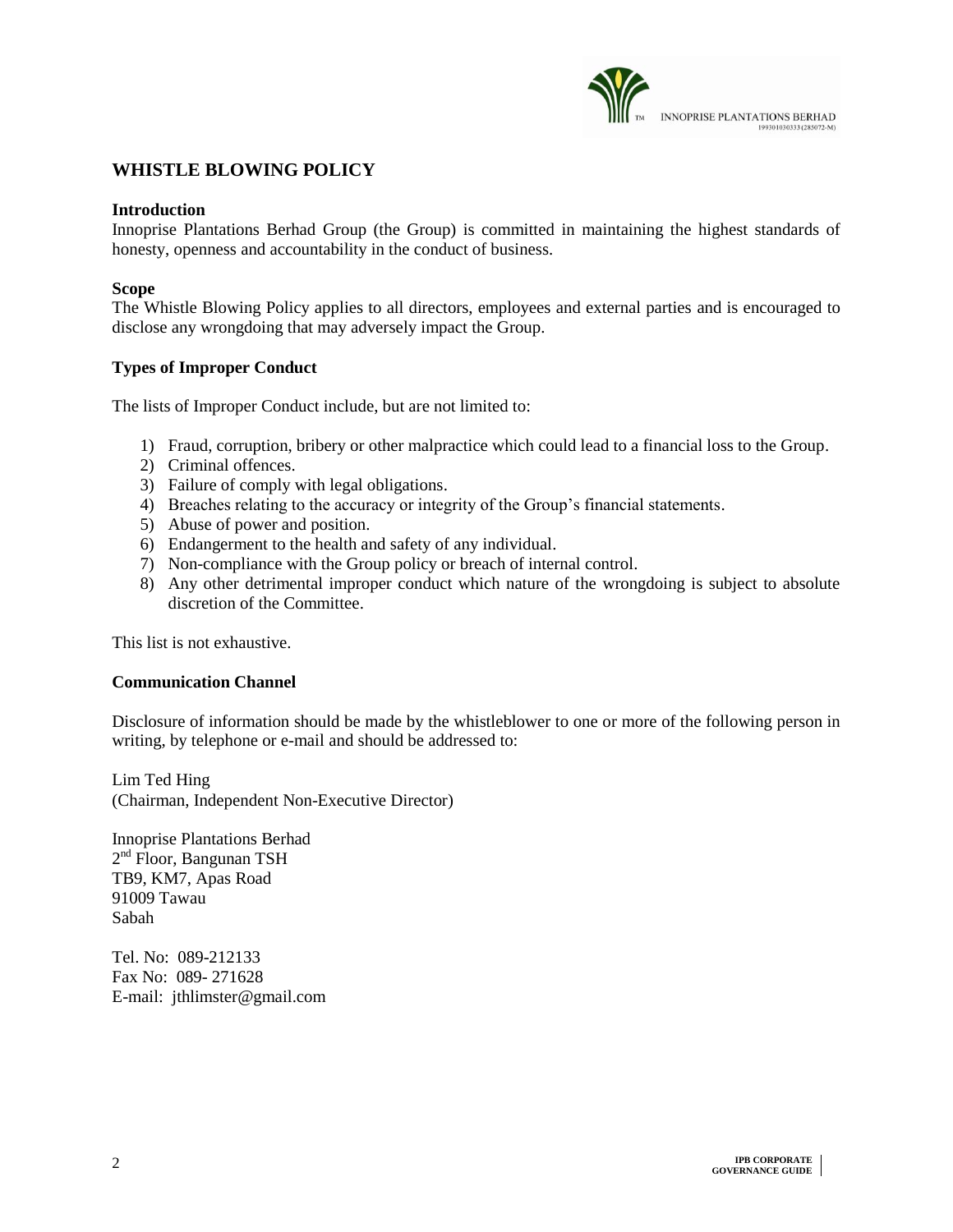

# **Confidentiality**

Reports or disclosure will be kept confidential to the extent possible, consistent with the need to conduct an adequate investigation.

#### **Protection of Whistleblower**

The whistleblower identity shall not be disclosed and will be protected under the Whistleblower Protection Act 2010.

### **Acting in Good Faith**

Anyone filing a complaint must be acting in good faith, accurate and have reasonable ground to believe that the information disclosed indicates a wrongdoing. Any allegations which prove to have been made knowingly to be false will be viewed as a serious disciplinary offense.

### **Procedures**

- 1) If any employee believes reasonably and in good faith that malpractice exists in the work place, the employee should report this immediately to the line manager. However, if for any reason the employee is reluctant to do so, then the employee should report the concerns to either the:
	- Managing Director;
	- Audit Committee Chairman; or

Stakeholders may raise their concern to the Independent Non-Executive Director of the Company via the following channels by submitting in a sealed envelope marked "**Private and Confidential**" and addressed to Mr. Lim Ted Hing.

Regardless of the reporting channel adopted, Whistle Blower shall make confidential report using the Whistle-Blowing Form appended in Appendix to this Policy. For reporting via phone, the Whistle Blower shall submit the completed Whistle-Blowing Form subsequently within five (5) business days, addressed to the designated personnel to which the reporting was initially lodged in order to facilitate investigation process.

- 2) Although the concern raised will be regarded as strictly confidential, it may be revealed on a need to know basis to facilitate investigation process. The background and history of the concern, giving names, dates, places the reason for such concern should be set out in the While-Blowing Form. Whilst the Whistle Blower is not expected to prove the truth of an allegation, he/she will need to demonstrate that there are sufficient grounds for concern. Insufficient details in the Whistle-Blowing Form may impede the investigation and resolution of the concerns raised.
- 3) Save as required by law, the Whistle Blowers' identities will not be disclosed without prior consent. Where concerns cannot be resolved without revealing the identity of the Whistle Blower, a dialogue will be carried out with the Whistle Blower as to whether and how the matter can be proceeded.
- 4) Initial inquiries will be conducted to decide whether an investigation is appropriate and, if so, what form it should take. Some concerns may be resolved by agreed action without the need for investigation.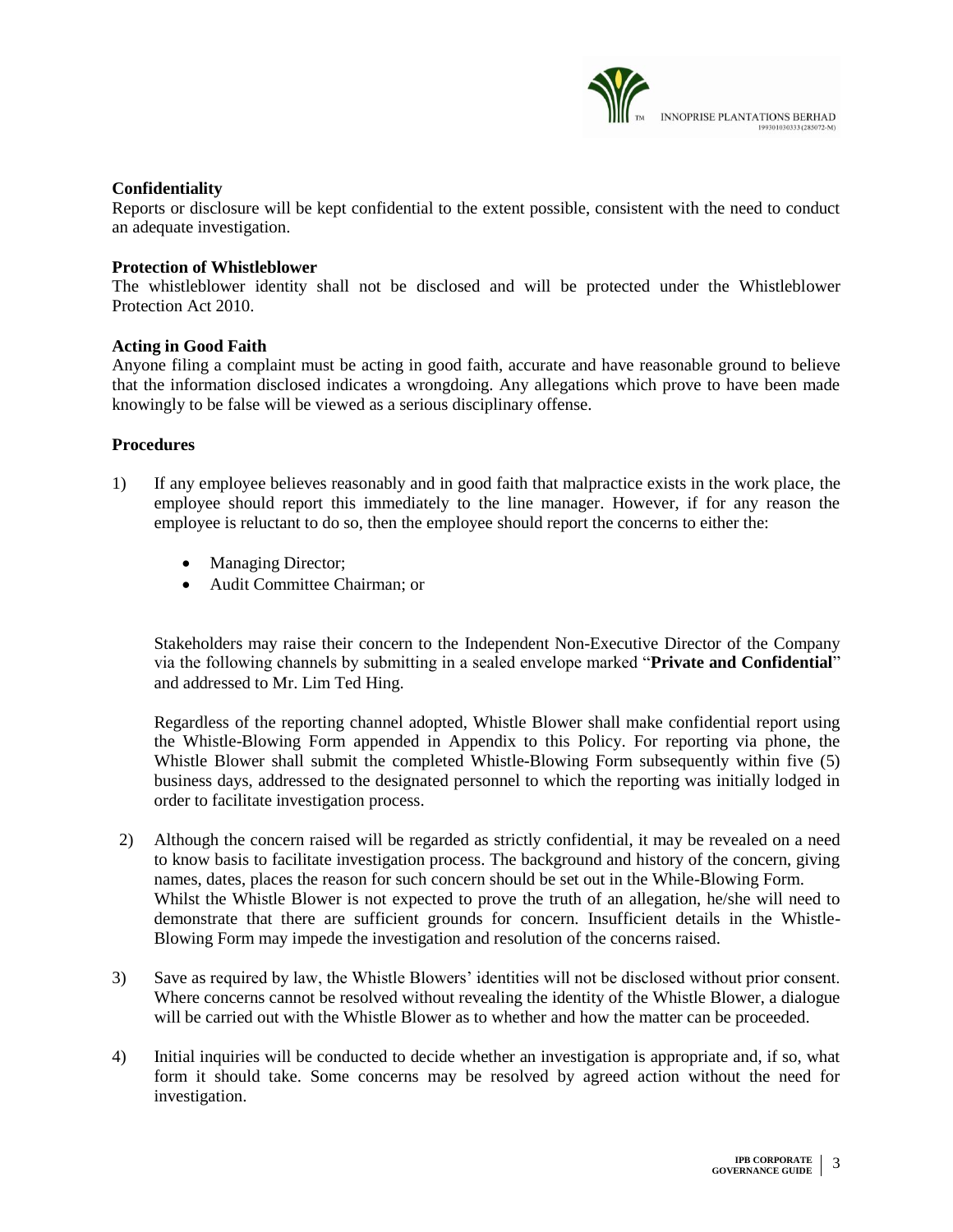

- 5) Where appropriate, the matters raised may:
	- be investigated by management, internal audit or through the disciplinary process
	- be referred to the external auditor
	- form the subject of an independent inquiry
- 6) The outcome of such investigation will be reported to the Board. Appropriate action will be taken to resolve the issue, which may result in disciplinary action, including dismissal or referral to the relevant authorities as the Board deems fit. Subject to legal constraints, the Whistle Blower will be informed of the outcome of the investigation as soon as is practicable.